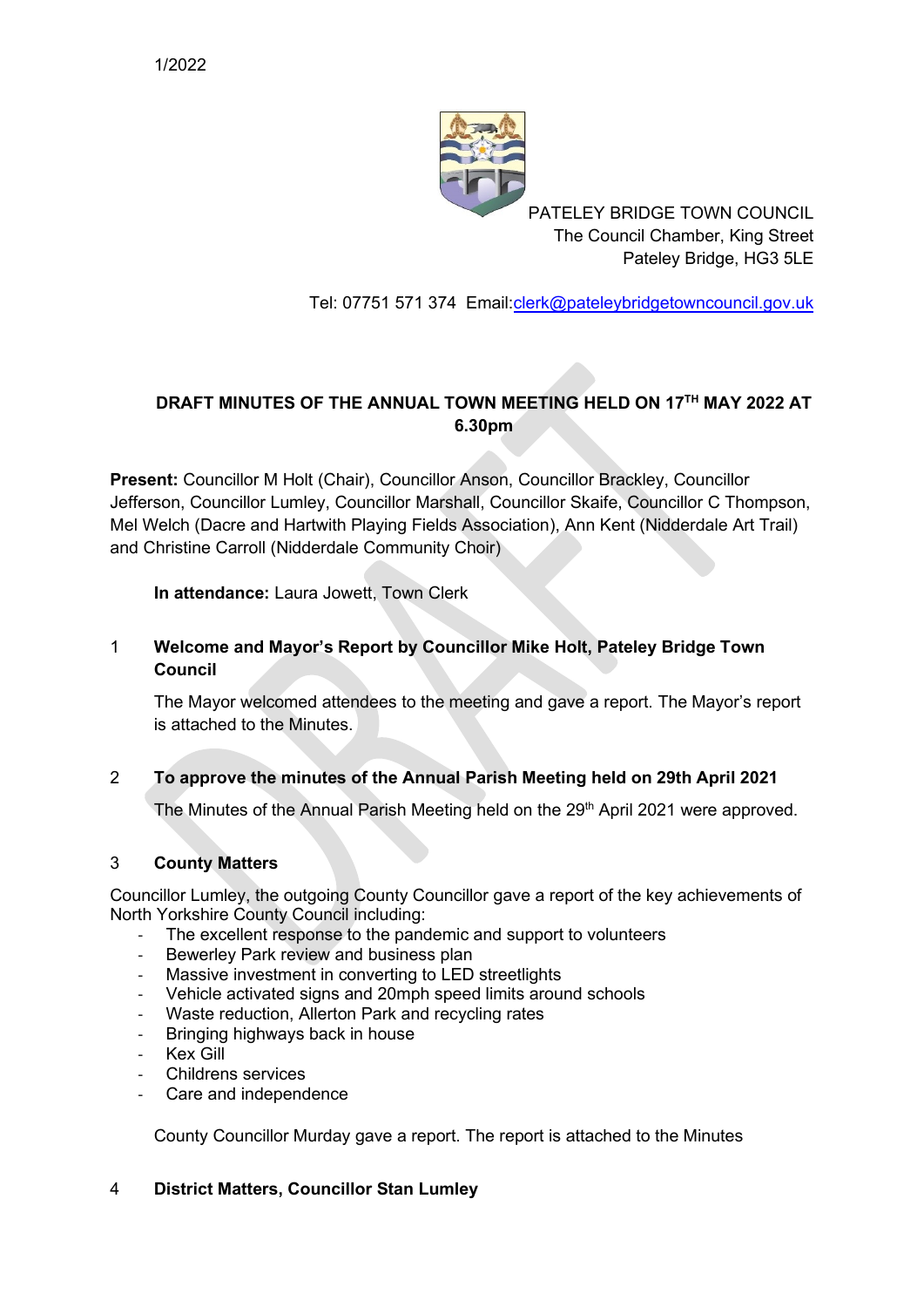## 2/2022

Councillor Lumley gave a report on the key achievements of Harrogate Borough Council.

## 5 **Presentations by invited guests:**

## **Dacre and Hartwith Playing Fields Association**

Mel Welch gave a presentation on behalf of Dacre and Hartwith Playing Fields Association who had received £250 from The Mayor's Fund towards the cost of a defibrillator. He spoke of the history of the organisation and the current use of the playing fields and thanked the Mayor's Fund for the grant.

## **Nidderdale Art Trail**

Ann Kent attended the meeting on behalf of Nidderdale Art Trail who had received a grant of £200 from the Mayor's Fund to contribute towards the costs of publicising the trail in 2021. She explained that the Art Trail was established in 2010 and actively promotes artistic talents in Nidderdale. Nidderdale Art Trail is not for profit responded to the pandemic by embracing technology and providing an online exhibition gallery. Ann thanked the Mayors Fund for the grant and advised of the plan for the event in 2022.

## **Nidderdale Community Choir**

Christine Carroll gave a presentation on behalf of Nidderdale Community Choir who had received a grant of £250 for sheet music. Nidderdale Community Choir is a totally inclusive and supportive choir which began in 2013. Christine reported on some of the highlights of the choir which included performing at the Mayor's Civic Service, Ripon Cathedral, and in 2018 the choir sang at Durham Cathedral. The Choir has events planned for 2022 including performing on the bandstand in the summer and a Christmas event. Christine thanked the Mayor's Fund for the grant.

#### 6 **Open forum**

Councillor Brackley thanked people for attending and for giving presentations.

# 7 **To close the meeting**

Councillor Holt thanked everyone for attending and the meeting closed at 7.15pm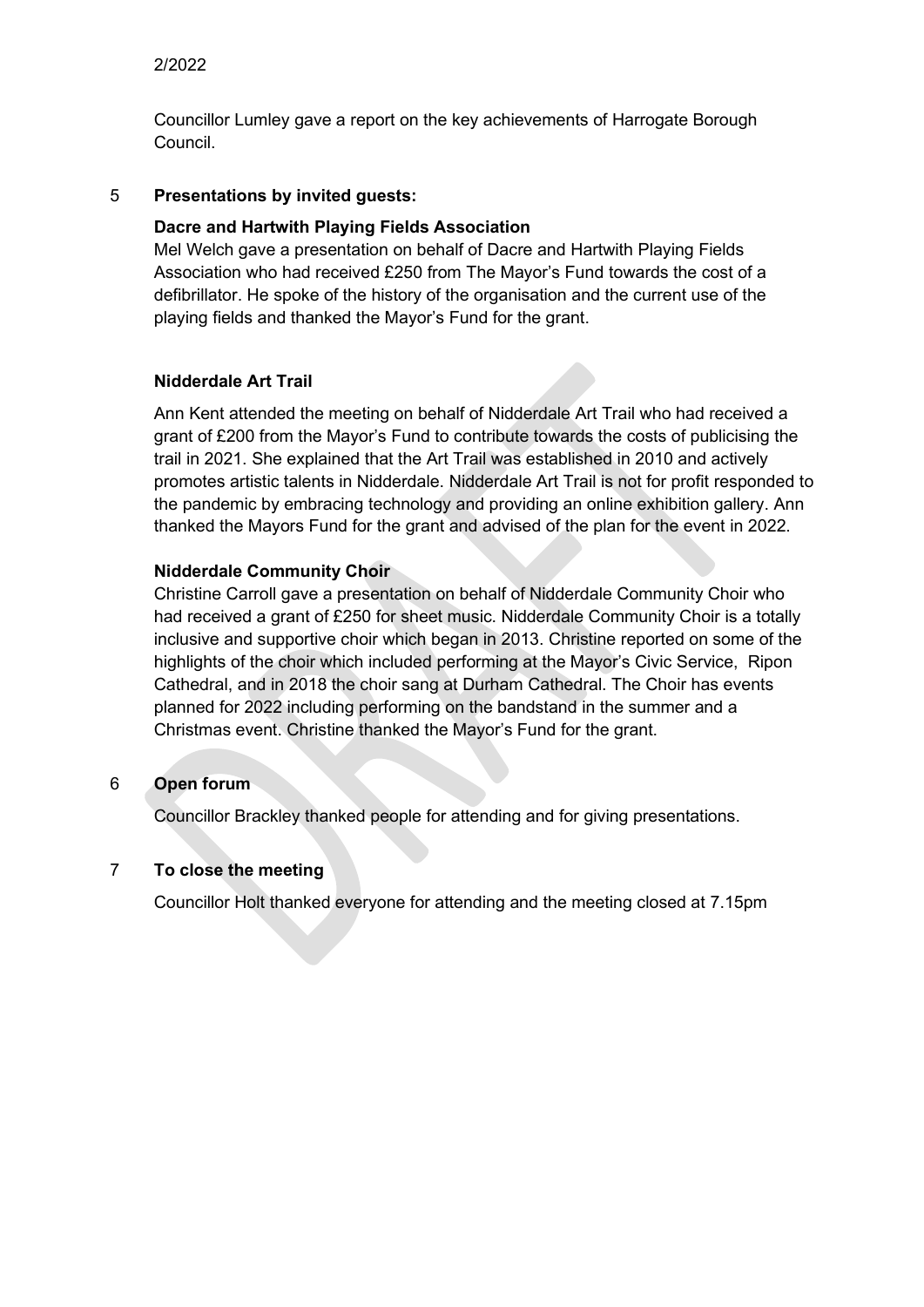#### Appendix

#### **1. Outgoing Mayors Report, May 2022**

It goes without saying that it has been a great privilege to once again represent Pateley Bridge as its Mayor. This has been my third term of office and potentially the most trying. It has been a very difficult couple of years for everyone and I believe it is still all very confusing. In my opinion during lock down everybody knew exactly where they stood, but now it seems that without regulation a lot of organisations are worried about doing the 'wrong' thing and causing further problems. Certainly, I was expecting this year to be back to normal, but that has not been the case.

However, Janet and I have thoroughly enjoyed representing the Town at several events over this last twelve months, which have included charity fund raisers in Ripon, Harrogate and Darlington. Highlights were afternoon tea with the hilarious Gervaise Phinn and two well attended concerts in Darlington. Civic services and receptions have been thin on the ground this year, we have only been invited to the Harrogate Mayor making dinner and their separate Civic service, however Pateley Bridge Town Council did have a Civic service and luncheon at St. Cuthbert's Church and the Harefield Hall Hotel respectively which everybody thoroughly enjoyed. We were very honoured that the Dean of Ripon Cathedral, the Very Reverend John Dobson agreed to preach during the service and he and his wife Nicola joined us for the usual superb lunch afterwards. Harefield Hall as always looked after us very well and although not planned as a 'fund raiser' the day culminated in a £500 donation to the mayor's fund.

It is impossible to fulfil this role without becoming a part of the Ripon Cathedral family, in fact there have been times when we felt we should keep a camp bed there, and this year has not been any different. Thankfully the Cathedral has been very proactive in opening after the pandemic and we have been invited to many events there, including delayed from last year the service to commemorate the 80<sup>th</sup> anniversary of the Battle of Britain and the Plough Sunday and Candlemas services. Along with many other occasions spent at the Cathedral during this Civic year, there was a service celebrating marriage where Janet and I found ourselves renewing our wedding vows! It was a privilege to be invited to the preview event celebrating the 1350<sup>th</sup> anniversary of Ripon Cathedral, which is the oldest continuous place of worship in the British Isles. There are events occurring throughout the year, and I hope that Ian and Christine enjoy what will be a spectacular series of varied celebrations during their term of office.

Continuing the religious theme, one thing that I did want to do was interact with the Church in the Dale, who collectively do so much for all our communities, and it was a real pleasure to officially attend services in Dacre Banks, Wilsill, Pateley Bridge Methodist Church, St. Cuthbert's, Wath, How Stean church (the Church in the Gorge), Greenhow and Bewerley. It was a revelation meeting so many Parishioners in their own environment, they were genuinely delighted that we had made the effort to join them, and we had some interesting conversations and discussions covering many different subjects. Of course, the downside is a collection plate at each event, but I prefer to consider it as a Councillors surgery on speed!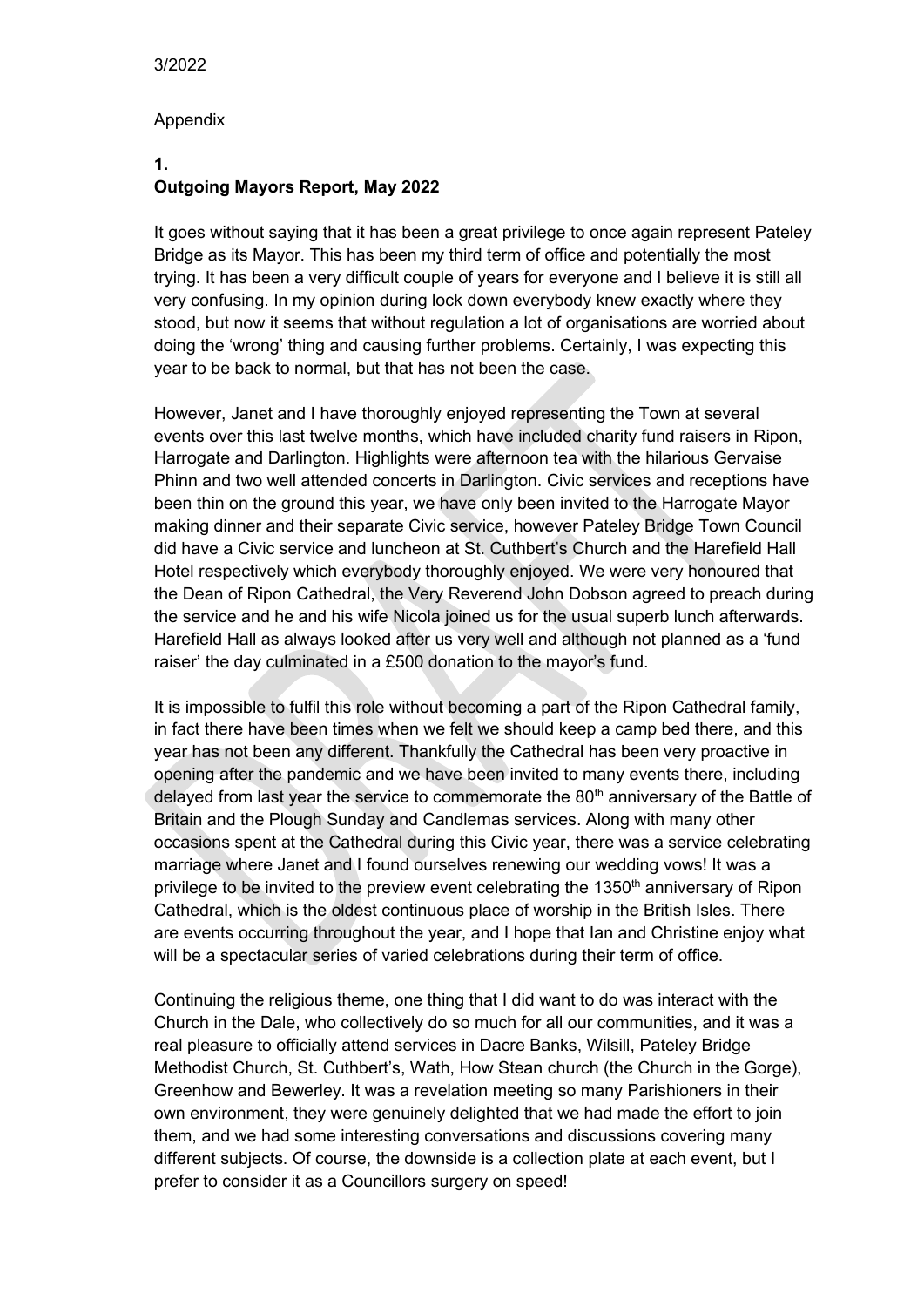I have been a member of the British American Committee (BAC) for several years now and last year, again something that was put on hold by twelve months was the  $60<sup>th</sup>$ anniversary of the base at Menwith Hill. The Base tries very hard to work with its neighbours and I was delighted that RAF Menwith Hill agreed to partner us with a volunteer group to help maintain the Millennium Green. This is part of a much bigger project where the Americans put back something into the local community, for example they rebuilt a small footbridge in Darley which reinstated a footpath. All this is good stuff, but my vision was to create a lasting working relationship with the Base that would continue to grow, and benefit the Millennium Green, and I do think in principle this has worked. In doing so we have also partnered with the AONB, initially for advice as what to do but it has become obvious that the AONB and their connections with local schools and organisations are really wanting to help as well. So, to date we have had two working days, one willow training day and a very productive school day. I hope this will continue, as soul trustees of the Millennium Green I feel we should work with our partners to make it a better place, not only for our Parishioners but for everybody who visits Pateley Bridge.

So, what else has gone on? The MG rally on the Show Field returned this year and it was good to open that event for them, we were enthusiastically welcomed by the organisers, and once they realised that I had a little bit of 'Vintage Car' racing history everybody wanted to talk to us. At the end of February, through my connection with Menwith Hill we hosted a Ghost Walk through Pateley Bridge which was extremely well attended, our American friends were delighted that the 'Mayor' had got involved. We also planted the final tree of seven, in the recreation ground to celebrate the Queens Platinum Jubilee, and I have also been involved with helping to arrange the June jubilee celebrations.

It has been a privilege to work with Laura (our Town Clerk) during this Civic year, I know I am not exaggerating when I say that we have had more than one meeting a week throughout the year, and I genuinely believe this Town Council is in a much better, democratic position than at the beginning of the civic year. We have set up the Policies Working Group and as a Council are on the cusp of being able to apply for a Local Councils Award Scheme (LCAS). I'm afraid this accolade doesn't come with any cash rewards, but if awarded it proves that the Town Council is being run legally, efficiently and effectively, with all the correct procedures in place; in my opinion these are the minimum requirements our parishioners deserve. I do hope Ian will see this through and I look forward to us all celebrating this great achievement.

Finally, I would like to mention Glasshouses May Day, of course there is no discrimination here but as a Glasshouses resident of 35 years I want to congratulate everybody involved on what can only be described as a superb event. I am sure more people attended than usual, it was the first May Day celebration for three years and it has always been a fantastic village occasion. What I would like to say though is that it was obvious that many of our new neighbours from the Glasshouses Mill community did join in with the stuff we did on the day, it was fantastic to see them engaging with and supporting the village and its traditions. My thanks do extend to them, and I hope they continue to integrate with our great community.